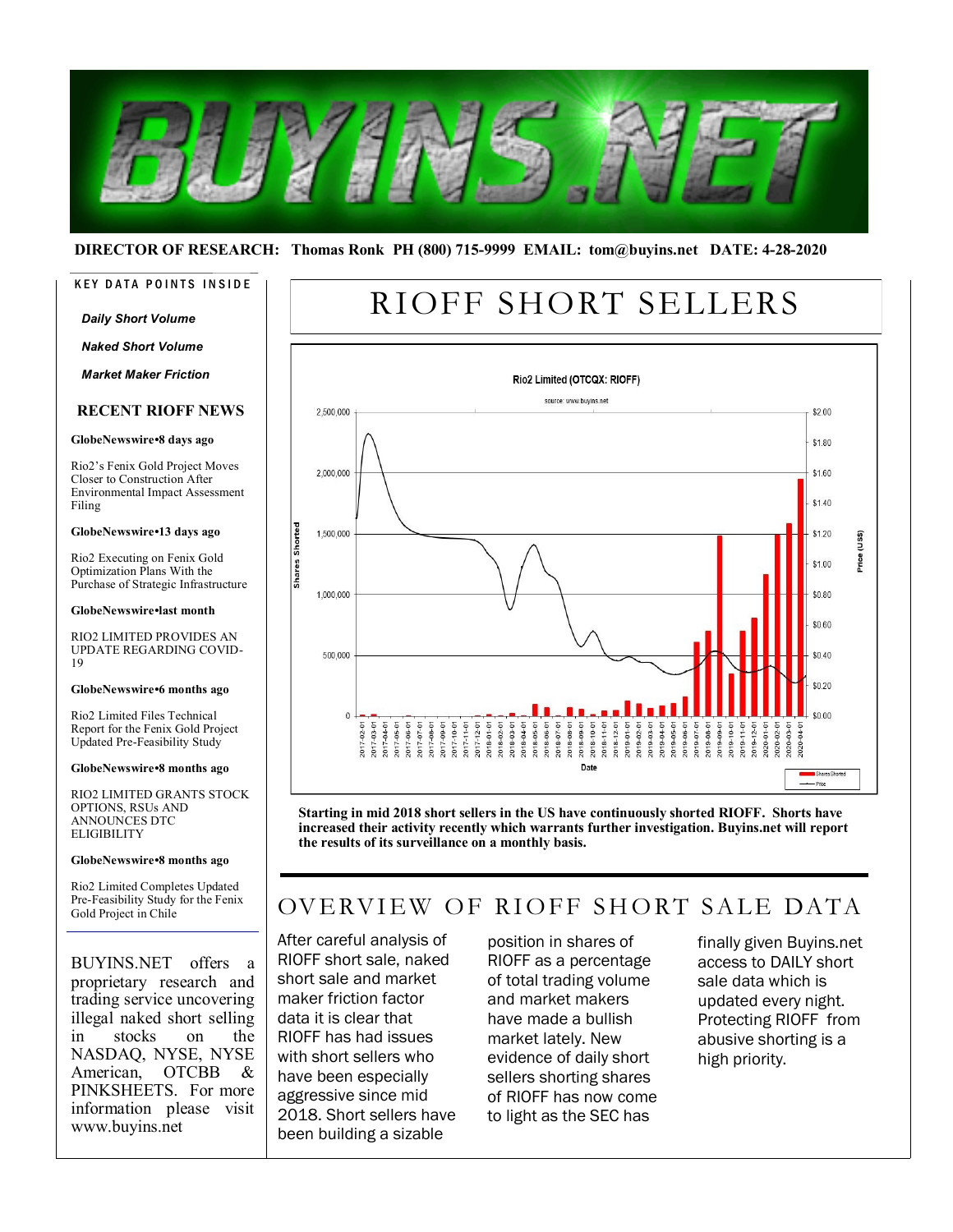#### **CANADIAN DAILY SHORT VOLUME STARTING MARCH 2019**



**Shorts have been shorting RIO in Canada on a daily basis. ShortVolume is inferred from the US ShortVolume data in RIOFF over the exact same time period. 54.90% of trading volume is short selling. This is higher than what is considered normal.**

#### **US DAILY SHORT SALE TRADING VOLUME STARTING MARCH 2019**



**Shorts have been shorting RIOFF on a daily basis. An average of 54.90% of daily trading volume is short selling. This is higher than what is considered normal.**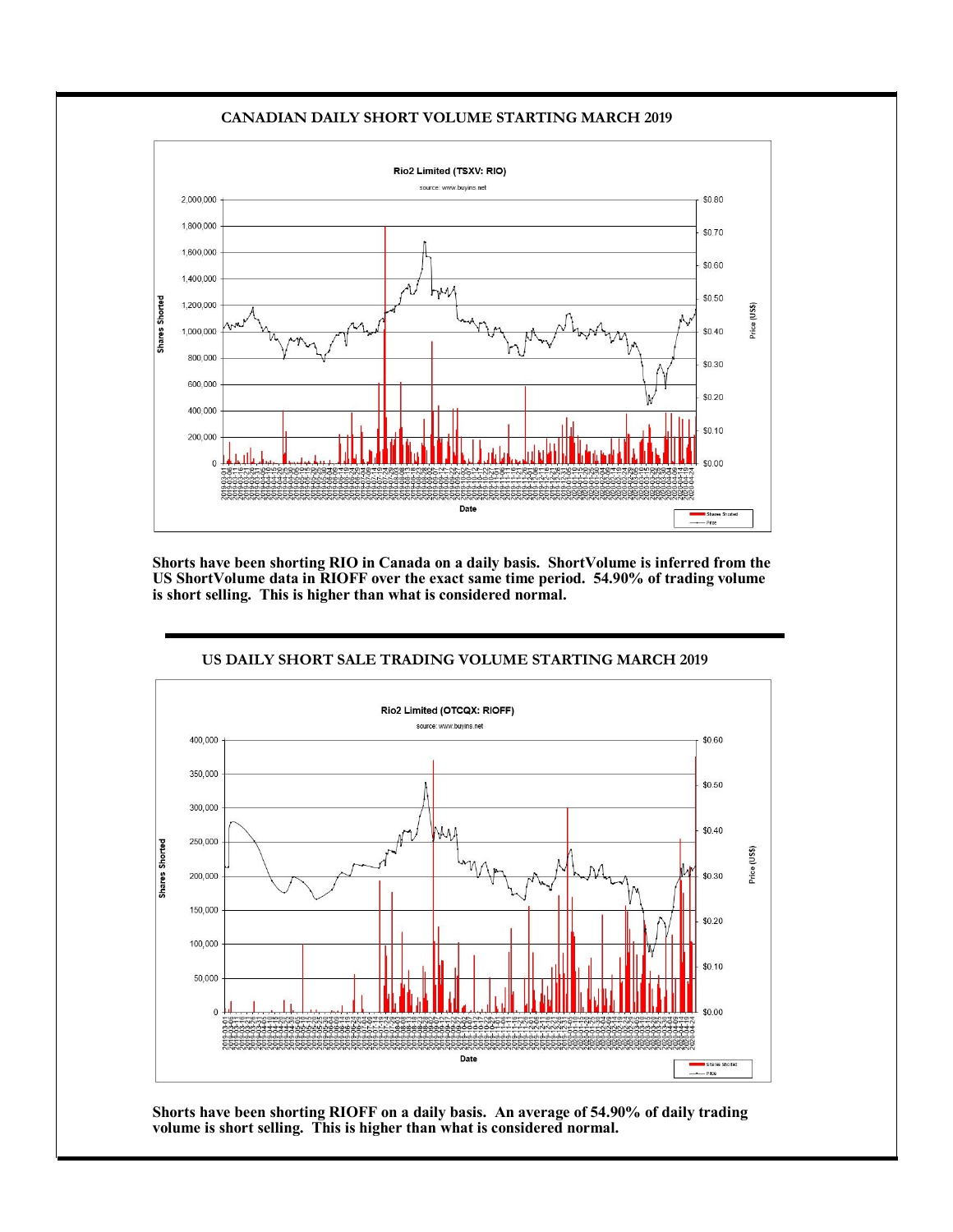### **US DAILY SHORT VOLUME CHART SHOWS RECENT EXEMPT & NON-EXEMPT SHORT SALES**

| Date         |            | <b>ShortVolume TotalVolume Percent</b> |        | <b>SqueezeTrigger \$Value</b> |             |
|--------------|------------|----------------------------------------|--------|-------------------------------|-------------|
| 4/27/2020    | 375,989    | 500,089                                | 75.18% | \$0.322                       | \$121,068   |
| 4/24/2020    | 102,588    | 136,188                                | 75.33% | \$0.313                       | \$32,110    |
| 4/23/2020    | 104,474    | 178,774                                | 58.44% | \$0.318                       | \$33,223    |
| 4/22/2020    | 214,862    | 251,212                                | 85.53% | \$0.303                       | \$65,103    |
| 4/21/2020    | 41,947     | 87,446                                 | 47.97% | \$0.300                       | \$12,584    |
| 4/20/2020    | 45,700     | 92,062                                 | 49.64% | \$0.313                       | \$14,304    |
| 4/17/2020    | 89,175     | 179,759                                | 49.61% | \$0.305                       | \$27,198    |
| 4/16/2020    | 175,093    | 283,659                                | 61.73% | \$0.327                       | \$57,255    |
| 4/15/2020    | 73,110     | 157,451                                | 46.43% | \$0.300                       | \$21,933    |
| 4/14/2020    | 194,453    | 270,836                                | 71.80% | \$0.317                       | \$61,642    |
| 4/13/2020    | 255,044    | 388,244                                | 65.69% | \$0.299                       | \$76,258    |
| 4/9/2020     | 50,529     | 259,079                                | 19.50% | \$0.276                       | \$13,946    |
| 4/7/2020     | 28,629     | 49,950                                 | 57.32% | \$0.233                       | \$6,671     |
| 4/6/2020     | 114,490    | 137,390                                | 83.33% | \$0.221                       | \$25,302    |
| 4/1/2020     | 32,275     | 72,681                                 | 44.41% | \$0.167                       | \$5,390     |
| 3/31/2020    | 110,900    | 189,532                                | 58.51% | \$0.188                       | \$20,849    |
| 3/30/2020    | 23,047     | 117,941                                | 19.54% | \$0.197                       | \$4,540     |
| 3/27/2020    | 19,000     | 22,000                                 | 86.36% | \$0.208                       | \$3,952     |
| 3/26/2020    | 36,200     | 74,000                                 | 48.92% | \$0.209                       | \$7,566     |
| 3/25/2020    | 54,836     | 83,004                                 | 66.06% | \$0.199                       | \$10,912    |
| 3/24/2020    | 41,850     | 112,928                                | 37.06% | \$0.196                       | \$8,203     |
| 3/23/2020    | 8,000      | 120,364                                | 6.65%  | \$0.163                       | \$1,304     |
| 3/20/2020    | 8,700      | 52,782                                 | 16.48% | \$0.136                       | \$1,183     |
| 3/19/2020    | 35,103     | 90,656                                 | 38.72% | \$0.124                       | \$4,353     |
| 3/17/2020    | 61,300     | 210,326                                | 29.15% | \$0.147                       | \$9,011     |
| 3/16/2020    | 42,550     | 165,518                                | 25.71% | \$0.135                       | \$5,744     |
| 3/13/2020    | 128,500    | 192,335                                | 66.81% | \$0.183                       | \$23,516    |
| 3/12/2020    | 135,277    | 307,377                                | 44.01% | \$0.178                       | \$24,079    |
| 3/11/2020    | 84,169     | 112,669                                | 74.70% | \$0.222                       | \$18,686    |
| 3/10/2020    | 56,040     | 176,570                                | 31.74% | \$0.229                       | \$12,833    |
| 3/9/2020     | 43,243     | 88,243                                 | 49.00% | \$0.239                       | \$10,335    |
| 3/6/2020     | 31,303     | 38,913                                 | 80.44% | \$0.272                       | \$8,514     |
| <b>Total</b> | 10,020,482 | 18,252,149                             | 54.90% | \$0.313                       | \$3,133,405 |

\*Total includes data back to 3-1-19. Chart truncated for viewing.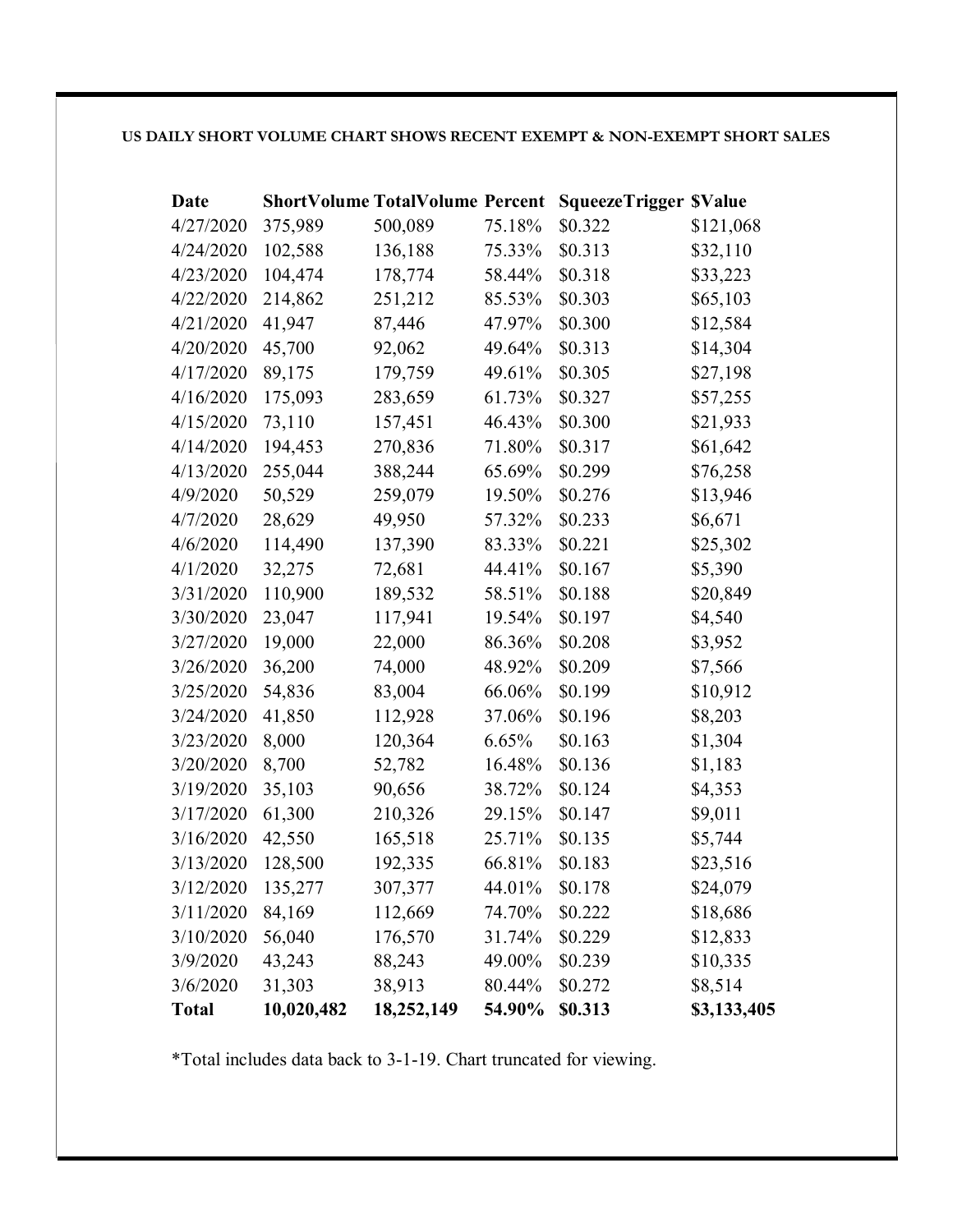### **CANADIAN DAILY SHORT VOLUME CHART SHOWS AGGREGATE EXEMPT & NON-EXEMPT SHORT SALES**

| Date      |            | <b>ShortVolume TotalVolume VWAP \$Value</b> |         |              |
|-----------|------------|---------------------------------------------|---------|--------------|
| 4/28/2020 | 358,925    | 653,780                                     | \$0.466 | \$167,349    |
| 4/27/2020 | 215,089    | 391,784                                     | \$0.451 | \$97,059     |
| 4/24/2020 | 96,405     | 175,601                                     | \$0.436 | \$42,057     |
| 4/23/2020 | 199,810    | 363,953                                     | \$0.441 | \$88,166     |
| 4/22/2020 | 333,984    | 608,350                                     | \$0.428 | \$142,778    |
| 4/21/2020 | 147,846    | 269,300                                     | \$0.420 | \$62,095     |
| 4/20/2020 | 122,174    | 222,540                                     | \$0.426 | \$52,077     |
| 4/17/2020 | 35,060     | 63,861                                      | \$0.435 | \$15,251     |
| 4/16/2020 | 337,103    | 614,031                                     | \$0.450 | \$151,696    |
| 4/15/2020 | 23,121     | 42,114                                      | \$0.430 | \$9,942      |
| 4/14/2020 | 197,212    | 359,220                                     | \$0.435 | \$85,787     |
| 4/13/2020 | 354,728    | 646,135                                     | \$0.413 | \$146,325    |
| 4/9/2020  | 201,810    | 367,595                                     | \$0.354 | \$71,390     |
| 4/8/2020  | 13,953     | 25,415                                      | \$0.319 | \$4,447      |
| 4/7/2020  | 21,274     | 38,750                                      | \$0.324 | \$6,887      |
| 4/6/2020  | 383,589    | 698,705                                     | \$0.305 | \$116,995    |
| 4/3/2020  | 242,960    | 442,550                                     | \$0.289 | \$70,155     |
| 4/2/2020  | 181,609    | 330,800                                     | \$0.273 | \$49,489     |
| 4/1/2020  | 387,946    | 706,641                                     | \$0.229 | \$88,743     |
| 3/31/2020 | 207,047    | 377,135                                     | \$0.266 | \$55,126     |
| 3/30/2020 | 82,281     | 149,875                                     | \$0.276 | \$22,730     |
| 3/27/2020 | 42,548     | 77,500                                      | \$0.300 | \$12,764     |
| 3/26/2020 | 66,948     | 121,946                                     | \$0.290 | \$19,415     |
| 3/25/2020 | 63,410     | 115,500                                     | \$0.285 | \$18,072     |
| 3/24/2020 | 73,125     | 133,197                                     | \$0.274 | \$20,018     |
| 3/23/2020 | 116,473    | 212,155                                     | \$0.221 | \$25,770     |
| 3/20/2020 | 89,542     | 163,100                                     | \$0.199 | \$17,796     |
| 3/19/2020 | 159,884    | 291,227                                     | \$0.183 | \$29,179     |
| 3/18/2020 | 273,117    | 497,480                                     | \$0.193 | \$52,575     |
| 3/17/2020 | 297,609    | 542,092                                     | \$0.208 | \$61,754     |
| 3/16/2020 | 158,691    | 289,054                                     | \$0.180 | \$28,564     |
| Total     | 34,988,730 | 63,731,748                                  | \$0.420 | \$14,701,402 |

\*Total includes data back to 3-1-19. Chart truncated for viewing. ShortVolume inferred from US data for RIOFF in same time period.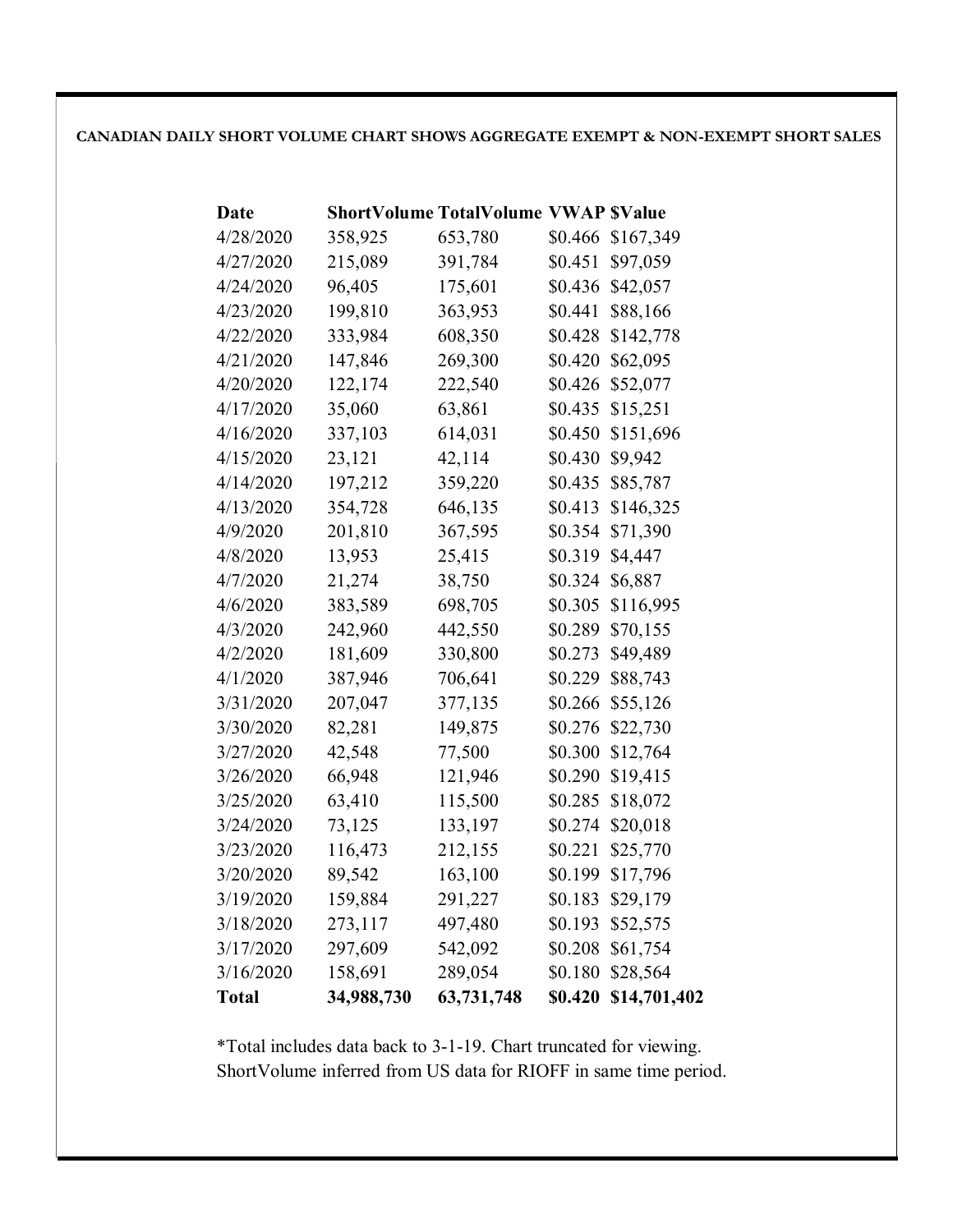| Date      | Change       | <b>BuyVol</b> | <b>SellVol</b> | <b>NetVol</b> | Friction            |
|-----------|--------------|---------------|----------------|---------------|---------------------|
| 4/28/2020 | \$0.0341     | 239,571       | 177,643        | 61,928        | 18,161              |
| 4/27/2020 | \$0.0149     | 291,800       | 208,229        | 83,571        | 56,088              |
| 4/24/2020 | $-50.0125$   | 57,124        | 68.464         | $-11,340$     | $-9,072$            |
| 4/23/2020 | \$0.0086     | 78.681        | 100,036        | $-21.355$     | <b>Bullish Bias</b> |
| 4/22/2020 | \$0.0129     | 76.248        | 174.964        | $-98.716$     | <b>Bullish Bias</b> |
| 4/21/2020 | $-50.0120$   | 32,246        | 55,200         | $-22,954$     | $-19.128$           |
| 4/20/2020 | \$0.0140     | 42.997        | 44,065         | $-1.068$      | <b>Bullish Bias</b> |
| 4/17/2020 | $-50.0159$   | 72,436        | 103,289        | $-30.853$     | $-19.404$           |
| 4/16/2020 | \$0.0027     | 123,116       | 160,408        | $-37,292$     | <b>Bullish Bias</b> |
| 4/15/2020 | \$0.0012     | 61,991        | 95,226         | $-33.235$     | <b>Bullish Bias</b> |
| 4/14/2020 | $-50.0177$   | 158,578       | 112,026        | 46,552        | <b>Bearish Bias</b> |
| 4/13/2020 | \$0.0775     | 272,951       | 111,293        | 161,658       | 20,859              |
| 4/9/2020  | \$0.0095     | 130,879       | 128, 123       | 2,756         | 2,901               |
| 4/8/2020  | \$0.0128     | 122           | О              | 122           | 95.                 |
| 4/7/2020  | \$0.0069     | 37,700        | 12.250         | 25,450        | 36,884              |
| 4/6/2020  | \$0.0181     | 86,000        | 51,390         | 34,610        | 19,122              |
| 4/3/2020  | \$0.0076     | 2,000         | 11,000         | $-9,000$      | <b>Bullish Bias</b> |
| 4/2/2020  | \$0.0299     | 22,000        | 57.700         | $-35,700$     | <b>Bullish Bias</b> |
| 4/1/2020  | $-50.0310$   | 30,160        | 31,400         | $-1,240$      | -400                |
| 3/31/2020 | \$0.0035     | 99,526        | 90,000         | 9,526         | 27,217              |
| 3/30/2020 | $-50.0136$   | 51,241        | 66,668         | $-15,427$     | $-11.343$           |
| 3/27/2020 | \$0.0006     | 500           | 21,500         | $-21,000$     | <b>Bullish Bias</b> |
| 3/26/2020 | \$0.0023     | 24,200        | 49,800         | $-25,600$     | <b>Bullish Bias</b> |
| 3/25/2020 | \$0.0147     | 62,104        | 20,900         | 41,204        | 28,030              |
| 3/24/2020 | \$0.0310     | 41,600        | 66.328         | $-24.728$     | <b>Bullish Bias</b> |
| 3/23/2020 | \$0.0320     | 41,500        | 78,809         | $-37.309$     | Bullish Bias        |
| 3/20/2020 | $-$ SO.0013  | 16,482        | 36,300         | $-19.818$     | $-152,446$          |
| 3/19/2020 | \$0.0015     | 54,296        | 36,272         | 18,024        | 120,160             |
| 3/18/2020 | $-50.0260$   | 36,628        | 229,645        | $-193.017$    | $-74,237$           |
| 3/17/2020 | \$0.0096     | 103.626       | 106,700        | $-3.074$      | <b>Bullish Bias</b> |
| 3/16/2020 | $-50.0249$   | 62,366        | 103,152        | $-40.786$     | $-16.380$           |
| 3/13/2020 | $-50.0075$   | 86,800        | 89,535         | $-2,735$      | $-3,647$            |
| 3/12/2020 | $-50.0384$   | 115.077       | 186,300        | $-71,223$     | $-18,548$           |
| 3/11/2020 | $-50.0130$   | 20.644        | 92,025         | $-71.381$     | $-54.908$           |
| 3/10/2020 | $-$ \$0.0299 | 44,590        | 131.950        | $-87.360$     | $-29.217$           |

**MARKET MAKER SURVEILLANCE SYSTEM (FRICTION FACTOR)**

**The above data is used to calculate if a fair market is being made in the shares of RIOFF. 63% of recent trading days are positive or bullishly biased and 37% of trading days are negative or bearishly biased. There is a bullish market being made in RIOFF in the past 35 trading days.**

**Friction Factor determines if there is normal or abnormal behavior in the price action of the stock when compared to the buying vs. selling trading statistics. It calculates number of net shares of buying or selling to move price +/- one cent.**

**Here is how to understand Friction Factor:**

**1. If Friction Factor is positive, more buying than selling caused RIOFF's price to rise** 

**2. If Friction Factor is negative, more selling than buying caused RIOFF's price to fall**

**3. If Friction Factor is 0, there was no discernible activity either way**

**4. If Friction Factor is abnormal, it means that there is either a bearish bias or a bullish bias to how market makers are making market in your stock.**